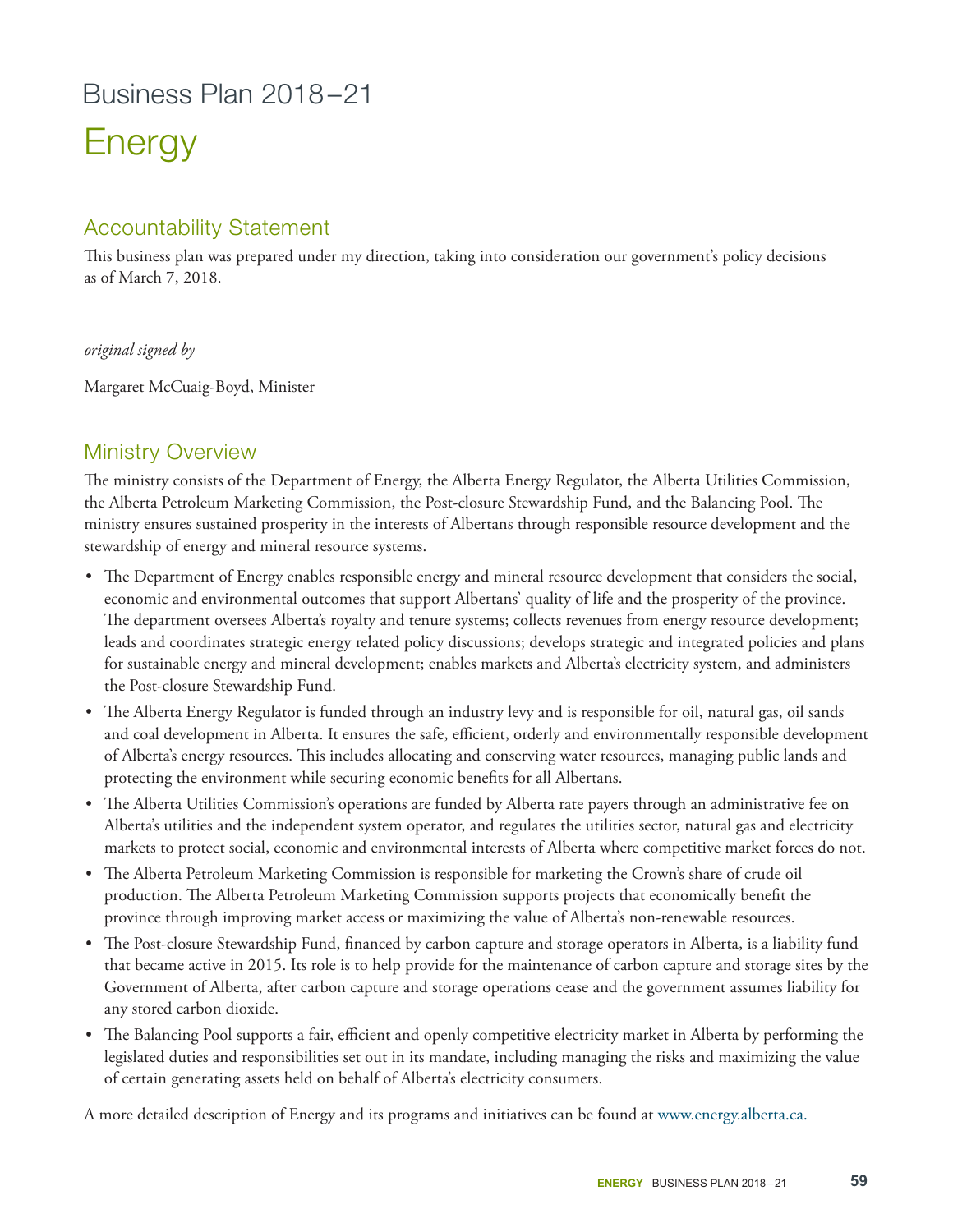## Strategic Context

The outcomes and key strategies identified in this business plan are aligned with the strategic direction of the Government of Alberta.

Energy is a cornerstone of Alberta's economy and way of life. The mining, quarrying, and oil and gas extraction sector made up 27 per cent of provincial Gross Domestic Product, the value of all goods and services, in 2016. Alberta produced about 80 per cent of Canada's oil and 67 per cent of Canada's gas in 2016, and was the world's eighth largest producer of crude oil, and eighth largest producer of natural gas.

The Government of Alberta is committed to making sure the world knows that Alberta is the most forward-looking, responsible and progressive energy producer in the world. Climate change poses a business risk to natural resource companies. Anticipating this, Alberta's goal is to be seen as the preferred supplier of competitive oil and gas products providing the best products, in the safest manner, with low carbon intensity. The province's made-in-Alberta Climate Leadership Plan has demonstrated Alberta's commitment to being a sustainable energy producer and has helped to improve global perception of Alberta's oil and gas resources. Alberta will be able to continue to proudly supply oil to every corner of the globe because it will be the "best barrel" produced in the world.

The amount of non-renewable resource royalties collected each year depends on the prices that energy companies receive for these products and how much oil and natural gas is produced. As resource prices and production levels change over time, so do the royalties collected by the government. The amount of royalties collected by the Government of Alberta has fallen over the past few years due to declines in world energy prices.

Alberta's oil and gas industry has been negatively affected by falling energy prices brought on by rising North American crude oil and natural gas production, and limited access to new international markets. This has created significant challenges for the sector, particularly around industry investment and employment.

Oil prices significantly declined in late 2014, and remained relatively low throughout 2015 and 2016. West Texas Intermediate, the benchmark for the North American price of oil, decreased by 52 per cent from US\$ 99.05 per barrel in 2013-14 to US\$ 47.93 per barrel in 2016-17.

Natural gas prices also declined because of increasing production in the United States, large storage additions, and weak-to-moderate demand throughout the year. The Alberta Gas Reference Price decreased by 39 per cent from \$3.28 per gigajoule in 2013-14 to \$2.01 per gigajoule in 2016-17. Drilling activity for natural gas decreased because of lower natural gas prices and reduced demand from Alberta's traditional markets, due to higher production in the United States.

The lower oil price environment affected investment in both Alberta and competing jurisdictions. The significant oil price decline in late 2014 did not prevent total mining, quarrying, and oil and gas extraction sector investment in that year from setting an all-time Alberta record at \$61 billion. However, the price decline has impacted the industry since then. In 2015, Alberta experienced a significant decline in investment in this sector, down to \$40.3 billion, or a 34 per cent year-over-year decline. Preliminary actual results point to a further decline in 2016, at \$25.8 billion, an estimated 36 per cent decline from the 2015 level.

Alberta also has an abundance of natural gas liquids such as propane and butane, and heavier hydrocarbons like condensate. Natural gas liquids are driving much of Alberta's oil and gas exploration, as these get higher prices than natural gas. These liquids are used extensively in Alberta's oil sands to dilute thick bitumen to help transport it through pipelines.

Alberta's royalty systems are designed to be sensitive to economic factors so that they encourage continued activity and production when prices are low, and obtain a larger share of revenues when prices are high. Signs are visible that things are improving in Alberta in almost every facet of our economy, including the energy industry. Oil prices have been climbing, although they are not expected to return to the high levels experienced in the past, and activity in the energy industry is increasing once again as companies have adjusted to lower commodity prices. The result is more good jobs and hiring in Alberta.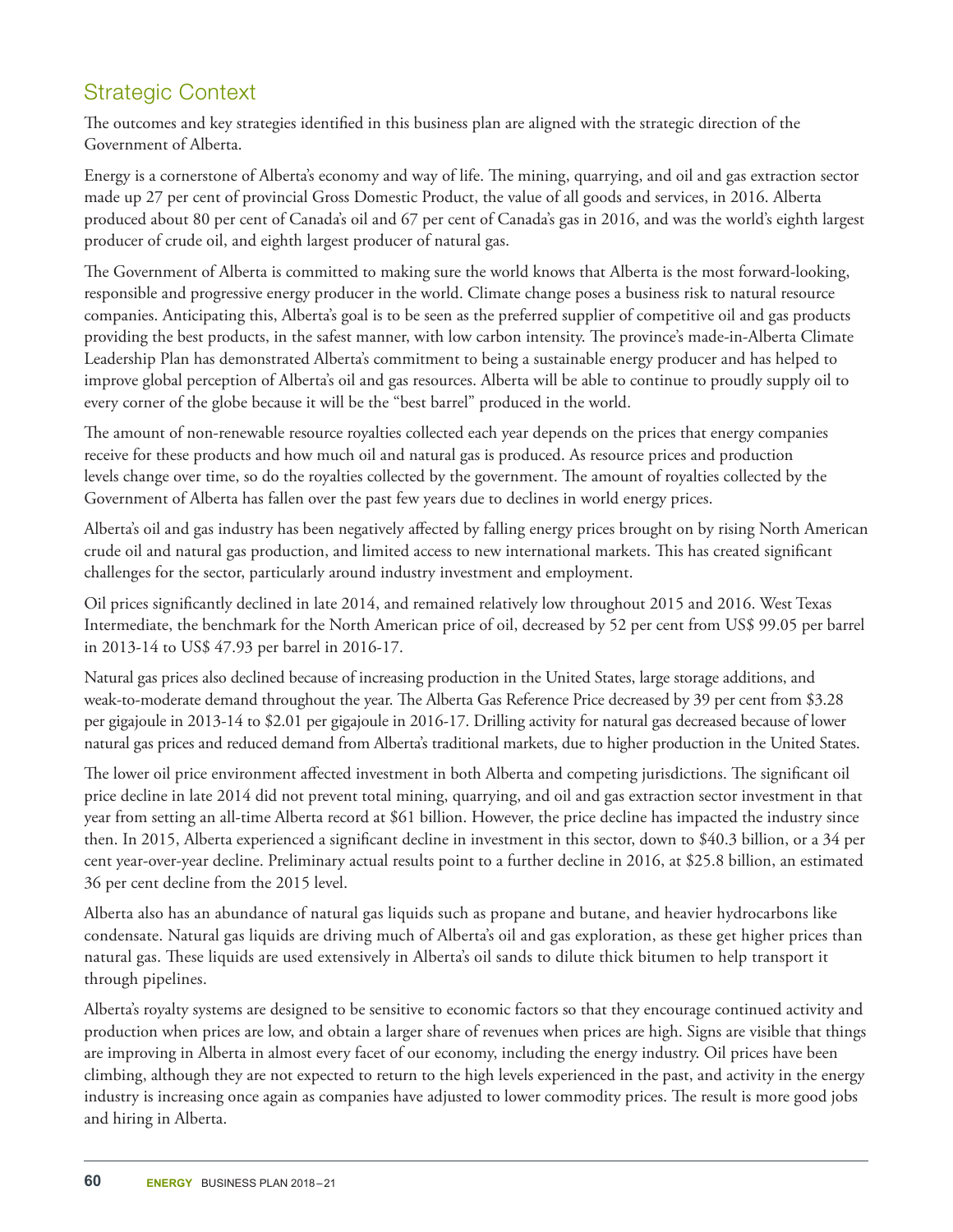To become more resilient to the effects of a volatile global energy market, Alberta is taking advantage of opportunities to diversify by creating value in downstream industries. This will enable a broader, stronger and more resilient economy. The Petrochemicals Diversification Program will provide support for new investment in projects that will create jobs and provide long term benefits to Albertans. Implementation of the Energy Diversification Advisory Committee recommendations will lead to increased value for the province from Alberta's resources by encouraging value-added processing in Alberta. A substantial long-term investment in downstream diversification is the commitment to provide bitumen, pay tolls at the Sturgeon Refinery which is planned for startup in 2018, and lend subordinated debt to North West Redwater Partnership pursuant to a number of agreements.

The Alberta government is continuing to pursue and advocate for increased market access for Alberta's energy products. Getting a Canadian pipeline to Canadian tidewater is the best way for our world-class energy producers to sell our oil at world prices on the global market. The federal approval of the Trans Mountain expansion project in the fall of 2016 was a significant step forward in gaining tidal access to new markets in Asia and Alberta's efforts to reduce emissions was a key factor in gaining this approval. The United States presidential permits issued for the Keystone XL pipeline in spring 2017 and Enbridge's Line 67 expansion in fall 2017 were also positive steps forward in supporting investment in the province. Alberta will continue to build on this momentum and strengthen relationships across Canada and around the world to find ways to get Alberta's energy products to new markets.

There has been a recent global shift away from high-emission sources of electricity to cleaner sources of generation. Coupled with this is the need for significant investment in new generation to meet future needs. In 2016, the province made landmark decisions about Alberta's electricity system that would eliminate emissions from coal-generated electricity by 2030 and help transition to a low-carbon economy. Results from the most recent Renewable Electricity Program auction, a program designed to expedite Alberta's transition to a cleaner electricity system, have resulted in about \$1 billion of private-sector investment in green power generation in Alberta. The province is moving towards a capacity market to ensure that Albertans have a reliable supply of electricity at stable, affordable prices. A capacity market pays electricity generators for having the ability to make power reliably and selling energy to the grid.

Alberta operates in a complex and competitive global marketplace with increasing development pressures on the landscape, and growing expectations from Albertans, and the world, for responsible resource development. Industry is also challenged to address these expectations while remaining competitive, and government must work to balance and optimize economic, social and environmental outcomes. Energy is committed to collaborating and engaging through forums such as the Integrated Resource Management System with other ministries and sectors, Indigenous communities, and various stakeholders to support integrated management and stewardship of Alberta's natural resources.

The Government of Alberta has identified equality as a priority and has made public commitments to advance equality specific to gender, age, cultural ethnicity, education, race, ability, language, geography, income, faith, family status and sexual orientation. Achieving equality of outcomes is intrinsically linked to social and economic growth and is vital to the realization of human rights for all. Energy is working collaboratively to operationalize this commitment through the establishment of a Centre of Responsibility and adoption of Gender-based Analysis Plus (GBA+) to assess the gender and diversity implications of engagement processes, policies, programs and initiatives.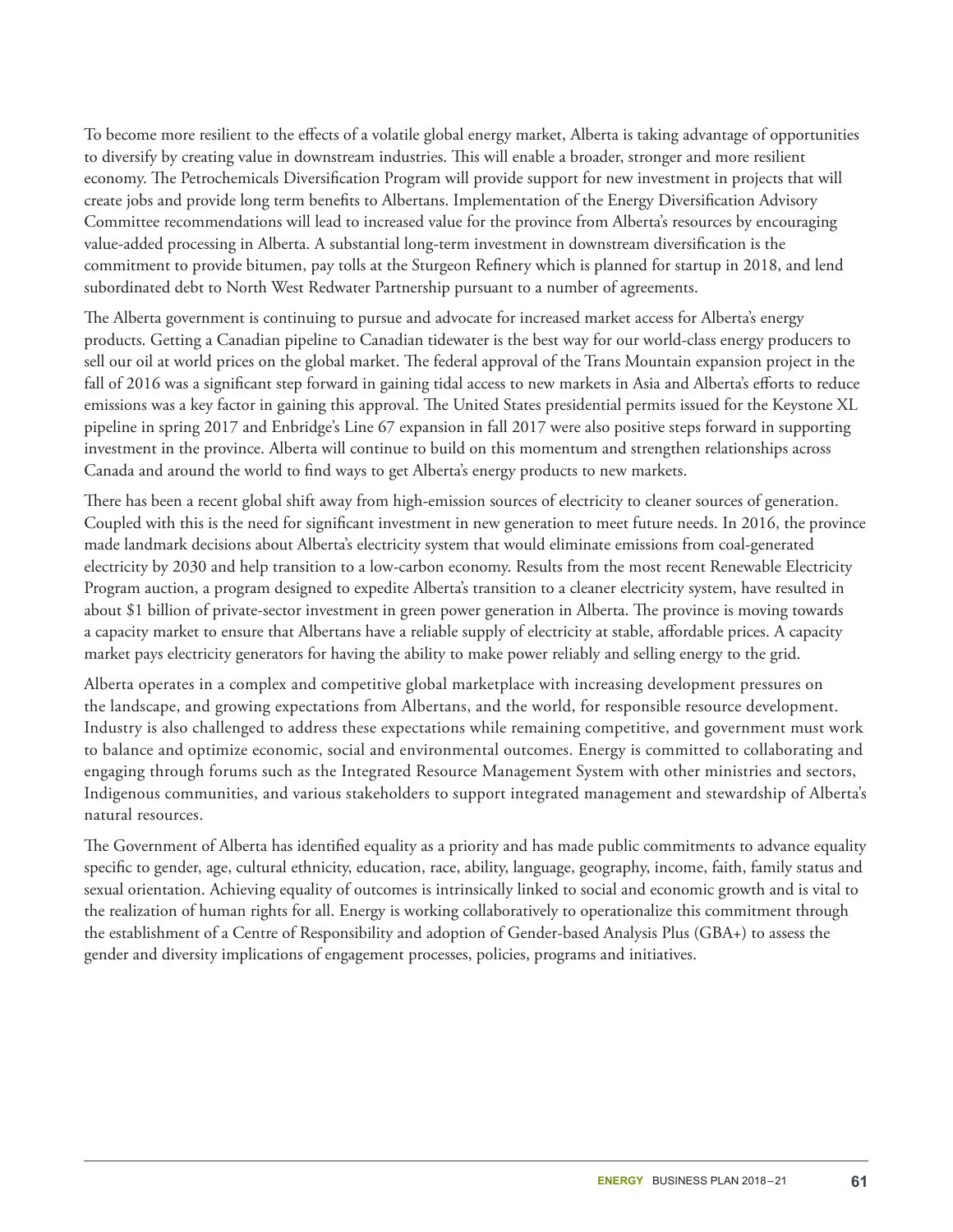## Outcomes, Key Strategies and Performance Measures

#### **Outcome One: Albertans benefit economically from responsible energy and mineral development and access to global markets**

The ministry develops and manages policies and programs related to the province's royalty system. It accurately calculates and fully collects revenues from energy and mineral royalties, mineral rights leases, bonuses and rent. The ministry explores ways to encourage value-added processing within the province through the diversification of the energy resource value chains. This includes management of its processing and other agreements respecting bitumen processing at the Sturgeon refinery through the Alberta Petroleum Marketing Commission. It continues to seek opportunities to increase access to global markets to strengthen both provincial and national economies. The ministry represents Alberta at intergovernmental tables such as the Canadian Energy Strategy to shape initiatives to ensure they reflect Alberta's interests.

#### **Key Strategies:**

- 1.1 Develop policies and initiatives that support the diversification of energy resource value chains and value-added processing in the province.
- 1.2 Improve market access for Alberta's energy resources and products by emphasizing Alberta's commitment to reducing carbon emissions and fostering and strengthening energy-related relationships nationally and globally.

| <b>Performance Measures</b> |                                                                                                                                        | Last Actual<br>(Year)  | Target<br>2018-19 | <b>Target</b><br>2019-10 | Target<br>2020-21 |
|-----------------------------|----------------------------------------------------------------------------------------------------------------------------------------|------------------------|-------------------|--------------------------|-------------------|
| 1.a                         | Revenues from oil, oil sands, gas, land sales and bonuses<br>are fully collected<br>• Percentage of amounts collected compared to owed | $100\%$<br>$(2016-17)$ | $100\%$           | $100\%$                  | 100%              |
| 1.b                         | Alberta's oil sands supply share of global oil consumption                                                                             | 2.6%<br>(2016)         | 2.8%              | 2.9%                     | 3.0%              |

#### **Linking Performance Measures to Outcomes:**

- 1.a It is the responsibility of the department to collect the Crown's share of energy and mineral development revenues on behalf of Albertans. This measure provides assurance that the government is collecting all revenues owed from the development of Alberta's resources.
- 1.b The increasing importance of Alberta oil sands in the global energy mix is a measure of success in being recognized as a responsible world-class energy supplier.

|     | <b>Performance Indicators</b>                                                   | Actual<br>(Year) | <b>Actual</b><br>(Year) | Actual<br>(Year) | Actual<br>(Year) |
|-----|---------------------------------------------------------------------------------|------------------|-------------------------|------------------|------------------|
| 1.a | Price <sup>1</sup>                                                              |                  |                         |                  |                  |
|     | • West Texas Intermediate (US\$/ barrel)                                        | 99.05            | 80.48                   | 45.00            | 47.93            |
|     | • Alberta Gas Reference Price (C\$/GJ)                                          | 3.28             | 3.51                    | 2.21             | 2.01             |
|     |                                                                                 | $(2013-14)$      | $(2014-15)$             | $(2015-16)$      | $(2016-17)$      |
| 1.b | Production<br>Alberta's crude oil and equivalent annual production <sup>2</sup> |                  |                         |                  |                  |
|     | • Volume (thousands of barrels/day)                                             | 2.657            | 2.912                   | 3.097            | 3.091            |
|     | • As a percentage of Canadian production                                        | 76.4%            | 77.6%                   | 80.0%            | 79.8%            |
|     |                                                                                 | (2013)           | (2014)                  | (2015)           | (2016)           |
|     | Alberta's total marketable natural gas annual production <sup>3</sup>           |                  |                         |                  |                  |
|     | • Volume (billion cubic feet/day)                                               | 9.69             | 9.90                    | 10.14            | 10.17            |
|     | • As a percentage of Canadian production                                        | 69.0%            | 67.5%                   | 67.7%            | 66.8%            |
|     |                                                                                 | (2013)           | (2014)                  | (2015)           | (2016)           |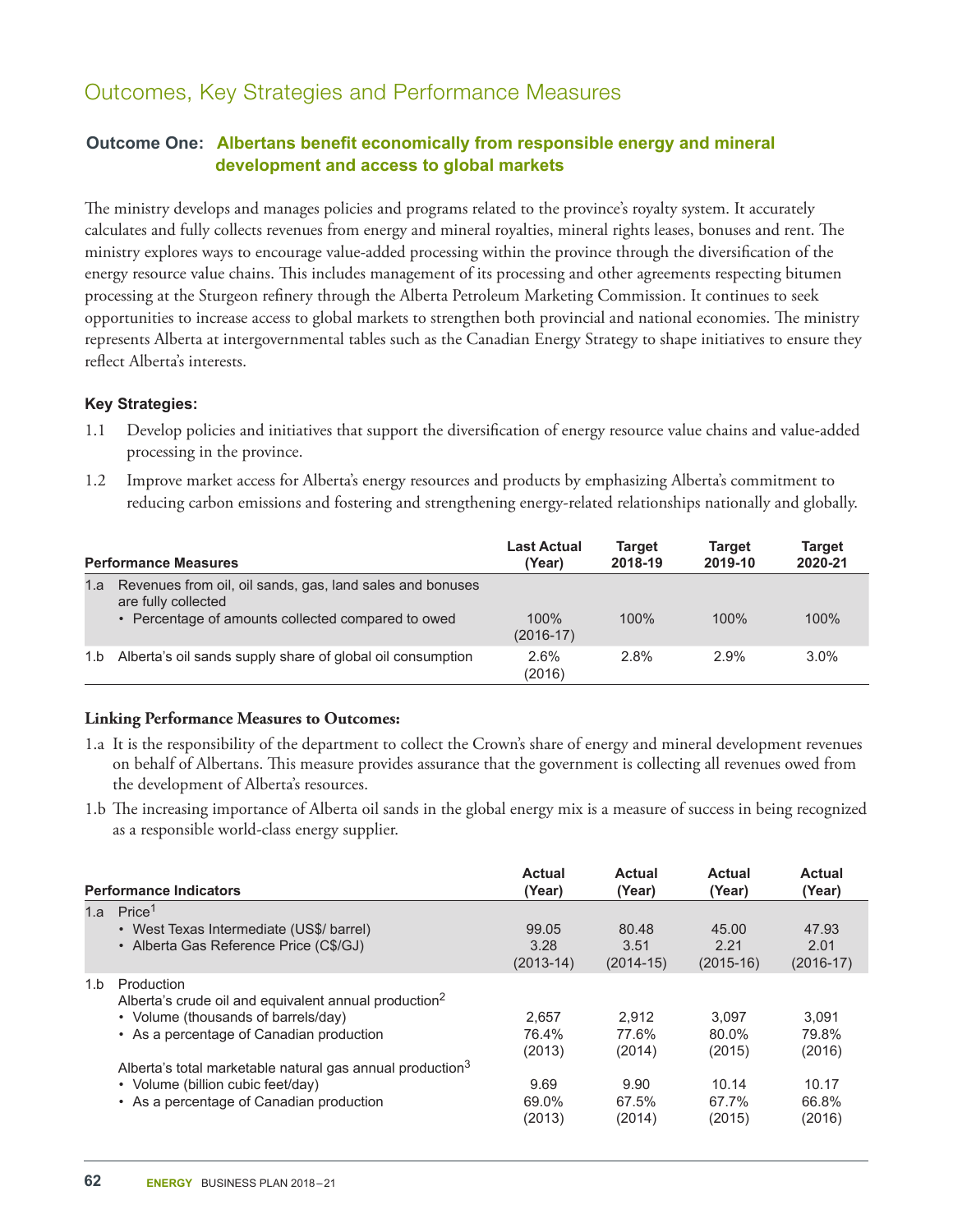|     |                                                                                                                                     | <b>Actual</b>         | <b>Actual</b>         | <b>Actual</b>         | <b>Actual</b>         |
|-----|-------------------------------------------------------------------------------------------------------------------------------------|-----------------------|-----------------------|-----------------------|-----------------------|
|     | <b>Performance Indicators</b>                                                                                                       | (Year)                | (Year)                | (Year)                | (Year)                |
| 1.c | Investment <sup>4</sup><br>Upstream: Mining, Quarrying, and Oil and Gas industry<br>investment in Alberta                           |                       |                       |                       |                       |
|     | • Cdn\$ Billions<br>Mining, Quarrying, and Oil and Gas investment in Alberta<br>$\bullet$<br>as a percentage of Canadian investment | 55<br>66%<br>(2013)   | 61<br>67%<br>(2014)   | 40<br>63%<br>(2015)   | 26<br>57%<br>(2016)   |
|     | Downstream: Petroleum, Coal and Chemical Manufacturing<br>• Cdn\$ Billions<br>• Alberta as a percentage of Canadian investment      | 1.04<br>31%<br>(2013) | 1.15<br>34%<br>(2014) | 1.30<br>36%<br>(2015) | 1.11<br>33%<br>(2016) |
| 1.d | Employment <sup>5</sup><br>• Direct employment in Mining, Quarrying and Oil and Gas<br>Extraction (thousands)                       | 171<br>(2013)         | 175<br>(2014)         | 155<br>(2015)         | 136<br>(2016)         |
| 1.e | <b>Market Access</b><br>• Total percentage of crude oil leaving Alberta<br>• Total percentage of natural gas leaving Alberta        | 82%<br>67%<br>(2013)  | 83%<br>65%<br>(2014)  | 85%<br>63%<br>(2015)  | 86%<br>62%<br>(2016)  |

#### **Notes:**

<sup>1</sup> Alberta's oil and gas industry has been negatively affected by falling energy prices brought on by rising North American crude oil and natural gas production, and limited access to new international markets. This has created significant challenges for the sector.

<sup>2</sup> Data source has been changed for interprovincial comparison of production and includes bitumen production. Oil prices, which the government cannot control, significantly declined in late 2014, and remained relatively low throughout 2015 and 2016. West Texas Intermediate, the benchmark for the North American price of oil, has decreased by 52 per cent from US \$99.05 per barrel in 2013-14 to US\$ 47.93 per barrel in 2016-17.

<sup>3</sup> Natural gas prices, which the government cannot control, also declined because of increasing production in the United States, large storage additions, and weak-to-moderate demand throughout the year. The Alberta Gas Reference Price decreased by 39 per cent from \$3.28 per gigajoule in 2013-14 to \$2.01 per gigajoule in 2016-17. Drilling activity for natural gas has decreased because of lower natural gas prices and reduced demand from Alberta's traditional markets, due to higher production in the United States.

- <sup>4</sup> The decline in oil prices had a major impact on industry investment. The lower oil price environment affected investment in both Alberta and competing jurisdictions. The significant oil price decline in late 2014 did not prevent the total mining, quarrying, and oil and gas extraction sector investment in that year from setting an all-time Alberta record at \$61 billion. However, the price decline has impacted the industry since then.
- <sup>5</sup> The decline in oil prices had a major impact on industry employment.

#### **Outcome Two: Effective stewardship and regulation of Alberta's energy and mineral resources**

The ministry engages with all stakeholders on issues involving responsible resource development of Alberta's energy and mineral resources. A strategic and integrated system approach to responsible resource development in the province strengthens the overall environmental, economic and social outcomes for the benefit of Albertans and demonstrates the province's commitment to addressing climate change. Through the Alberta Energy Regulator, the ministry collaborates with other ministries to regulate Alberta's energy industry to ensure the efficient, safe, orderly and environmentally responsible development and sustainable management of energy resources. Through the Alberta Utilities Commission, the ministry further supports the interests of Albertans by ensuring that the delivery and regulation of Alberta's utility service is fair and responsible.

#### **Key Strategies:**

2.1 Collaborate with other ministries to establish a balanced and sustainable approach to resource management to manage the combined or cumulative effects of resource development, including regional planning, and promote a positive legacy from non-renewable resource development.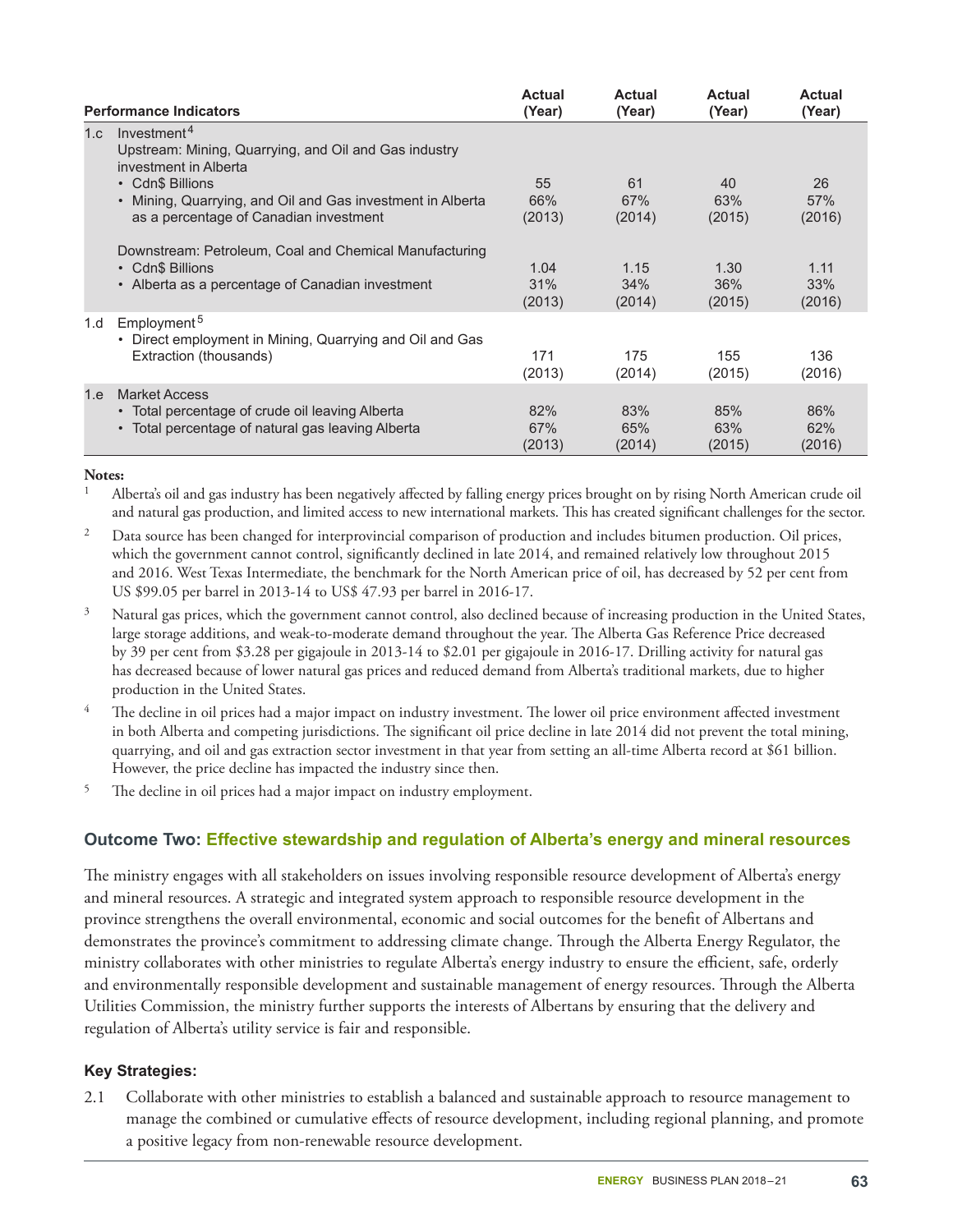- 2.2 Optimize regulation and oversight to ensure the safe, efficient, effective, credible and environmentally responsible development of Alberta's energy resources.
- 2.3 Enhance regulation and oversight of Alberta's utilities to ensure social, economic and environmental interests of Alberta are protected.
- 2.4 Collaborate with the Alberta Climate Change Office and other ministries to develop and implement regulatory standards as part of Alberta's Climate Leadership Plan to reduce greenhouse gas emissions by:
	- Reducing methane levels for the upstream oil and gas sector by 45 per cent from 2014 levels by 2025; and
	- Limiting emissions from oil sands development.

| <b>Performance Measure</b> |                                                                                                                                                                                                             | <b>Last Actual</b> | <b>Target</b> | <b>Target</b> | Target  |
|----------------------------|-------------------------------------------------------------------------------------------------------------------------------------------------------------------------------------------------------------|--------------------|---------------|---------------|---------|
|                            |                                                                                                                                                                                                             | 2016               | 2018-19       | 2019-20       | 2020-21 |
| 2.a                        | Timeliness of the needs and facility applications (Alberta<br>Utilities Commission)<br>Percentage of needs and facility applications determined<br>within 180 days of the application being deemed complete | 96.7%              | 100%          | $100\%$       | 100%    |

#### **Linking Performance Measures to Outcomes:**

2.a Trust in the utility regulator is enhanced by efficient regulation and oversight. This measure provides assurance that Alberta Utilities Commission regulatory decisions for approvals, permits or licences in respect of a needs identification document, transmission line or part of a transmission line are made in a timely, fair and transparent manner.

| <b>Performance Indicators</b> |                                                                                                                                                     | Actual<br>2013-14 | Actual<br>2014-15 | Actual<br>2015-16 | Actual<br>2016-17 |
|-------------------------------|-----------------------------------------------------------------------------------------------------------------------------------------------------|-------------------|-------------------|-------------------|-------------------|
| 2.a                           | Regulatory compliance (Alberta Energy Regulator) <sup>1</sup><br>• Percentage of inspections that are in compliance with<br>regulatory requirements | n/a               | 99%               | 99%               | 99%               |
| 2.b                           | Pipeline safety (Alberta Energy Regulator)<br>Number of high-consequence pipeline incidents <sup>2</sup>                                            | 53                | 51                | 31                | 33                |

#### **Notes:**

<sup>1</sup> The result for 2014 is based on the available data since July 2014, when the Alberta Energy Regulator began transitioning to a new compliance assurance framework.

<sup>2</sup> High-consequence pipeline incidents include those that could have significant impacts to the public, wildlife or the environment, or that involve the release of substance that affects a large area or body of water.

#### **Outcome Three: Albertans benefit from a stable, reliable electricity system that protects consumers, attracts investment, and has improved environmental performance**

An electricity system that has reasonable prices, eliminates emissions from coal-fired electricity, and creates a positive investment climate is vital to the social and economic foundation of Alberta. A modern electricity system is needed in Alberta to support the transition to a cleaner energy future and meet the needs of a growing province. Energy collaborates with other ministries, agencies, stakeholders, and Indigenous communities to develop and deliver effective electricity system policies and programs.

#### **Key Strategies:**

- 3.1 Collaborate with other ministries to implement recommendations and manage regulatory requirements from Alberta's Climate Leadership Plan to transition Alberta's electricity system to a lower carbon system, including:
	- Implementing a plan to phase out coal fired electricity generation by 2030; and
	- Delivering on Alberta's commitment of 30 per cent electricity production from renewables by 2030.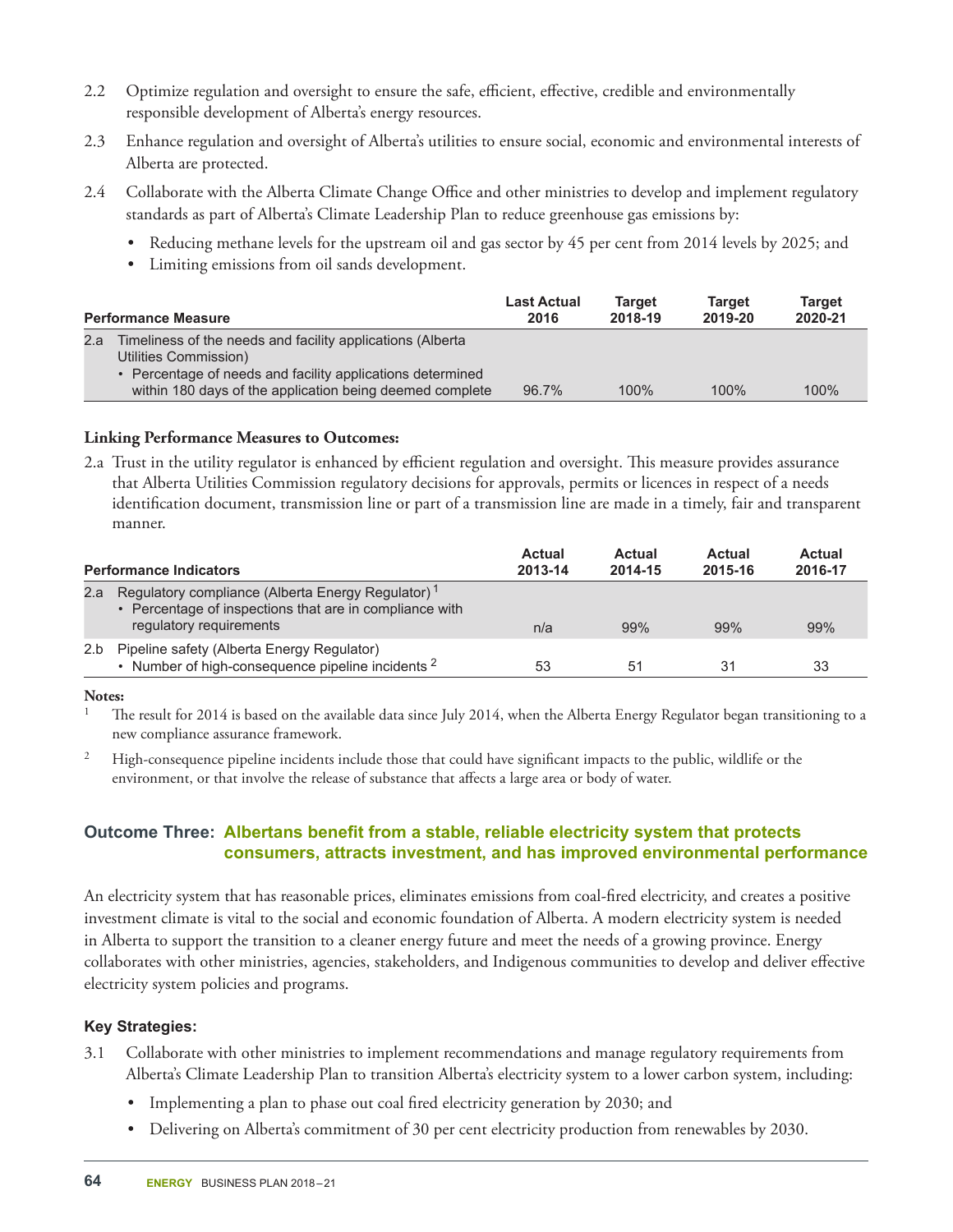- 3.2 Develop and implement policy to efficiently regulate Alberta's electricity retail system to protect consumers.
- 3.3 Create a reliable electricity system that is affordable for Albertans and attractive to investors by implementing an electricity capacity market.

|     | <b>Performance Measures</b>                                                         | <b>Last Actual</b><br>2016 | <b>Target</b><br>2018-19 | <b>Target</b><br>2019-20                                 | <b>Target</b><br>2020-21 |
|-----|-------------------------------------------------------------------------------------|----------------------------|--------------------------|----------------------------------------------------------|--------------------------|
| 3.a | Transmission losses 1                                                               | 3.4%                       | $3.7\%$                  | $3.7\%$                                                  | 3.7%                     |
| 3.b | Percentage of electricity produced in Alberta from renewable<br>sources (megawatts) | 10%                        |                          | 30% of electricity generation from<br>renewables by 2030 |                          |

#### **Note:**

#### **Linking Performance Measures to Outcomes:**

- 3.a A reliable and efficient electricity transmission system is important to ensure electricity can be delivered when needed. By measuring transmission losses, the department will demonstrate to generation developers the efficient movement of electricity to market which will, in turn, build industry confidence to develop new generation infrastructure.
- 3.b Through its policy framework, the Government of Alberta will enable the transition of the electricity system towards more renewable generation and a low-carbon electricity system.

## Risks to Achieving Outcomes

Climate change poses business risks to natural resource companies. Alberta Energy is working closely with the Alberta Climate Change Office to implement the government's Climate Leadership Plan and support business to adapt to those risks. In the course of achieving its outcomes, the ministry also considers and manages the key risks that may impact its ability to implement its strategies and complete its day-to-day business. The ministry's key risks include:

- The flow of capital investment into Alberta for the development of energy and mineral resources will continue to be affected by geopolitical uncertainty and continued commodity price volatility. Market demand for Alberta's energy products affects this risk. Since the United States is currently the largest market for Alberta's energy products, this demand is also connected to future United States production capacity and the construction of new pipelines delivering products to other markets. The value of the Canadian dollar and the potential impact of changes to the North American Free Trade Agreement may also affect this risk.
- The electricity system transition is a complex multi-year exercise requiring careful analysis and extensive collaboration. Risk drivers, such as the long-term reliability of Alberta's current electricity system and level of infrastructure investment needed for new or replacement generation capacity, transmission and distribution are some of the factors driving the change.
- Decisions on energy resource development require careful consideration of economic, environmental and social outcomes. In maintaining the balance, coordination across ministries and agencies, and collaboration with Indigenous peoples, other governments, industry, environmental nongovernmental organizations and stakeholders will continue to be essential. Policy and political decisions made at the federal level as well as inter-provincial relations may impact this risk.

<sup>1</sup> Methodology for this measure has been changed to provide consistency with Alberta Electric System Operator reporting and for better accuracy of actual transmission losses.